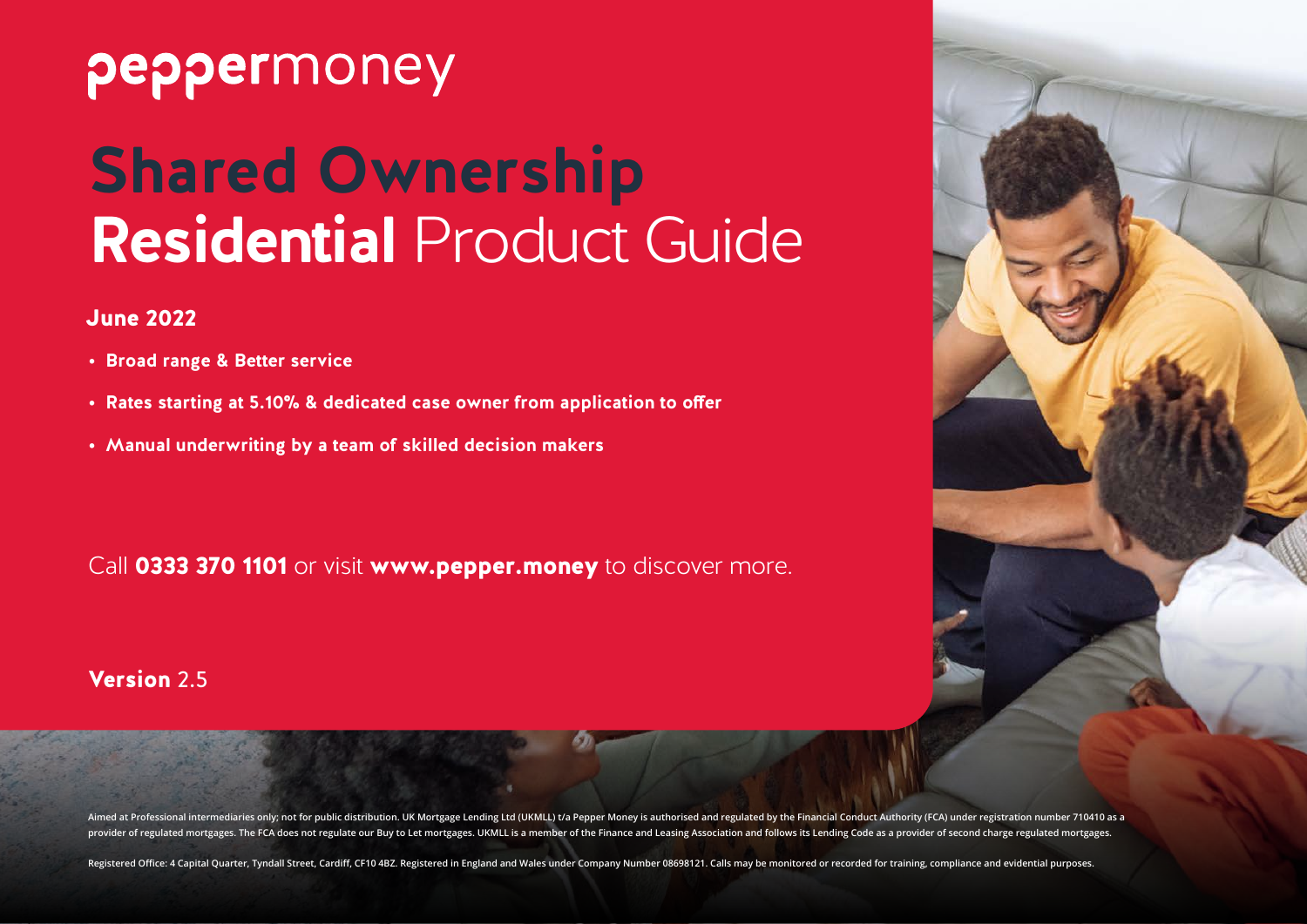

## Highlights of our wide ranging criteria

#### No Credit Scoring

- **• We don't credit score to make decisions**
- **• We don't credit score to determine product selection.**
- **• What you see is what you get**
- **• Manual underwriting by a team of skilled decision makers**

#### Capital Raising

- **• To our maximum LTVs for most legal purposes**
- **• Debt consolidation to maximum LTVs**

#### Minimum Income £18k

- **• Can be the combined income of both applicants**
- **• Must be earned income**
- **• 100% of secondary income accepted**

#### CC.<sub>Js</sub>

- **• Don't need to be satisfied**
- **• No value limit**
- **• Can be registered as recently as 24 months ago**

#### **Defaults**

- **• Don't need to be satisfied**
- **• No value limit**
- **• Can be registered as recently as 24 months ago**

#### Self-Employed

- **• Across the entire range**
- **• Minimum of 1 year's trading**
- **• Net profit for Sole Traders**
- **• Salary and dividends for Company Directors**
- **• Additional remuneration add back allowed where applicants own 100% of the company**

#### Day Rate Contractors

- **• Income assessed based on daily rate whether self-employed, limited company or umbrella company**
- **• Minimum 12 months history and 3 months' bank statements**
- **• Average or current day rate to be minimum of £200 per day**

#### First Time Buyers

**• 100% cash gifted deposit acceptable with proof of 12 months rental history or household upkeep**

#### Strong Approach to Affordability

- **• 100% of shift allowance**
- **• Flexibility around non-court ordered maintenance and many regular benefits e.g. Working Family Tax Credit, Child Benefit, Universal Credit, Disability Living Allowance, etc.**
- **• 5 year fixed rates calculated at pay rate**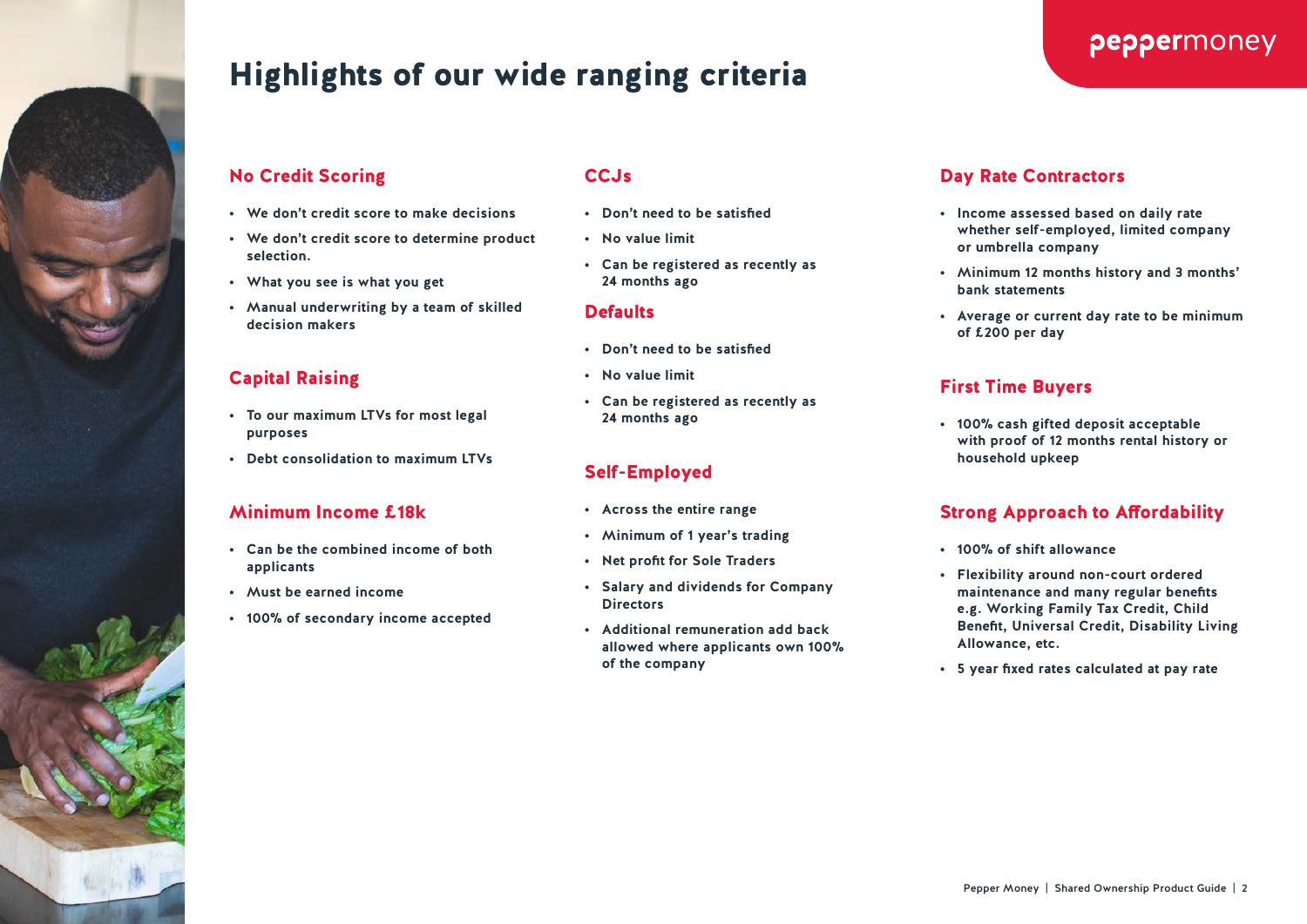## Pepper 48 - SHARED OWNERSHIP

Suitable for clients that haven't had a CCJ or Default in the last 48 months

|  | Effective T8th May 2022 |  |
|--|-------------------------|--|
|  |                         |  |

| Term                    | <b>LTV</b> | LSV | <b>Initial Rate</b> | <b>Product Fee</b> | <b>Reversion Rates (LMR +)</b> |
|-------------------------|------------|-----|---------------------|--------------------|--------------------------------|
| 5 Year Fixed            | 75%        | 95% | 5.10%               | £250               | 5.55%                          |
| ERC: 4%, 4%, 3%, 3%, 2% |            |     |                     |                    |                                |

| Term         | <b>LTV</b> | <b>LSV</b> | <b>Initial Rate</b> | <b>Product Fee</b> | <b>Reversion Rates (LMR +)</b> |
|--------------|------------|------------|---------------------|--------------------|--------------------------------|
| 2 Year Fixed | 75%        | 95%        | 5.20%               | £250               | 5.55%                          |
| ERC: 3%, 2%  |            |            |                     |                    |                                |

| <b>Credit Criteria</b> |                                                       |                             |                                            |  |  |
|------------------------|-------------------------------------------------------|-----------------------------|--------------------------------------------|--|--|
| <b>CCJs</b>            | 0 in 48 months                                        | <b>Bankruptcy/IVA</b>       | Discharged > 6 years ago                   |  |  |
| <b>Default</b>         | 0 in 48 months                                        | <b>Repossessions</b>        | None in last 6 years                       |  |  |
| Default/ CCJ Value     | No limit                                              | <b>Debt Management Plan</b> | Considered if satisfied over 12 months ago |  |  |
| <b>Missed Payments</b> | 0 in 48 months (No arrears balance in last 12 months) |                             |                                            |  |  |

## $LMR = 1.65\%$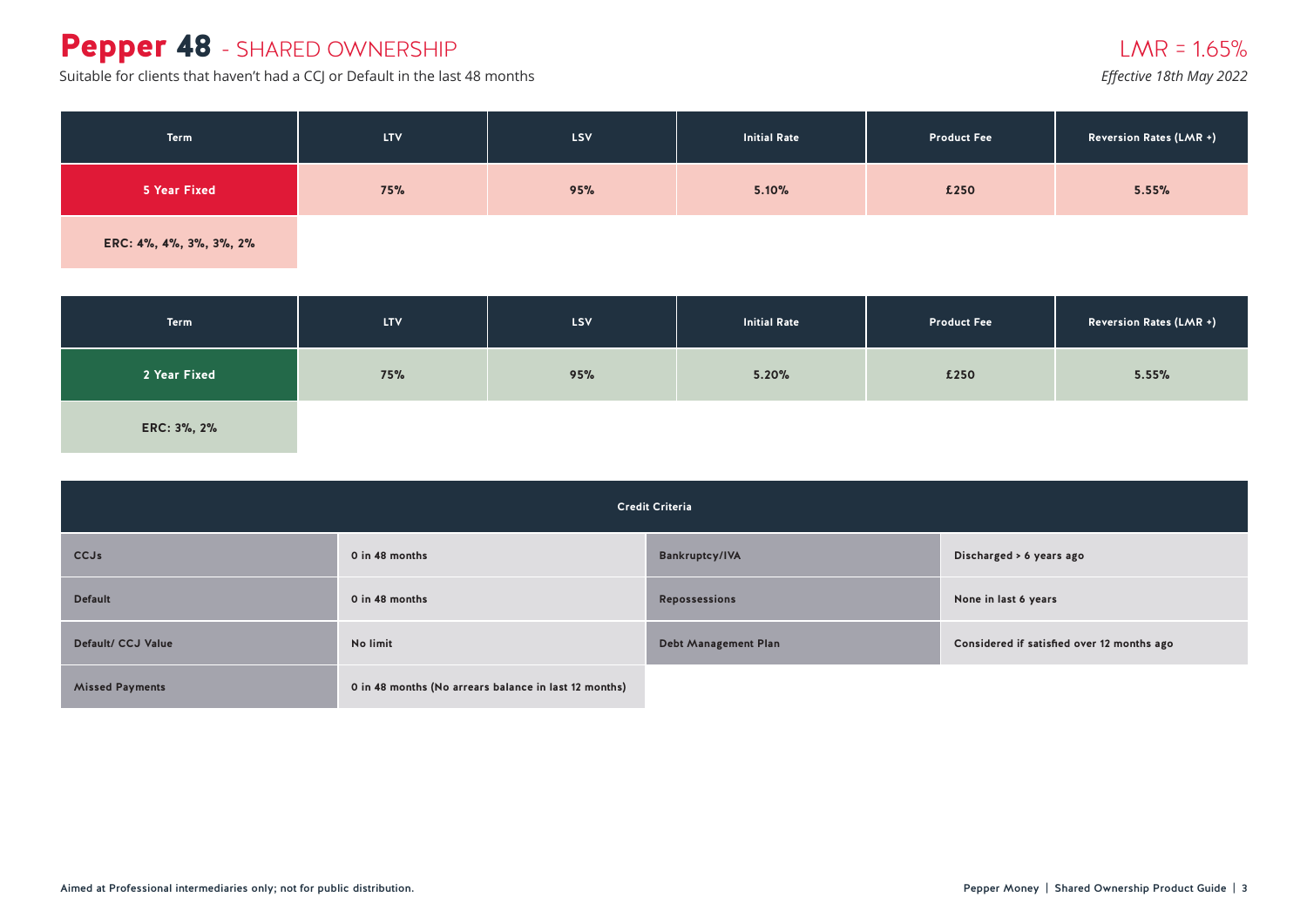## Pepper 36 - SHARED OWNERSHIP

Suitable for clients that haven't had a CCJ or Default in the last 36 months *Effective 18th May 2022* 

| Term                    | <b>LTV</b> | LSV | <b>Initial Rate</b> | <b>Product Fee</b> | <b>Reversion Rates (LMR +)</b> |
|-------------------------|------------|-----|---------------------|--------------------|--------------------------------|
| 5 Year Fixed            | <b>75%</b> | 95% | 5.50%               | £250               | 5.55%                          |
| ERC: 4%, 4%, 3%, 3%, 2% |            |     |                     |                    |                                |

| <b>Term</b>  | <b>LTV</b> | LSV <sub>.</sub> | <b>Initial Rate</b> | <b>Product Fee</b> | <b>Reversion Rates (LMR +)</b> |
|--------------|------------|------------------|---------------------|--------------------|--------------------------------|
| 2 Year Fixed | 75%        | 95%              | 5.60%               | £250               | 5.55%                          |
| ERC: 3%, 2%  |            |                  |                     |                    |                                |

| <b>Credit Criteria</b> |                                                       |                             |                                            |  |  |
|------------------------|-------------------------------------------------------|-----------------------------|--------------------------------------------|--|--|
| <b>CCJs</b>            | 0 in 36 months                                        | <b>Bankruptcy/IVA</b>       | Discharged > 6 years ago                   |  |  |
| <b>Default</b>         | 0 in 36 months                                        | <b>Repossessions</b>        | None in last 6 years                       |  |  |
| Default/ CCJ Value     | No limit                                              | <b>Debt Management Plan</b> | Considered if satisfied over 12 months ago |  |  |
| <b>Missed Payments</b> | 0 in 36 months (No arrears balance in last 12 months) |                             |                                            |  |  |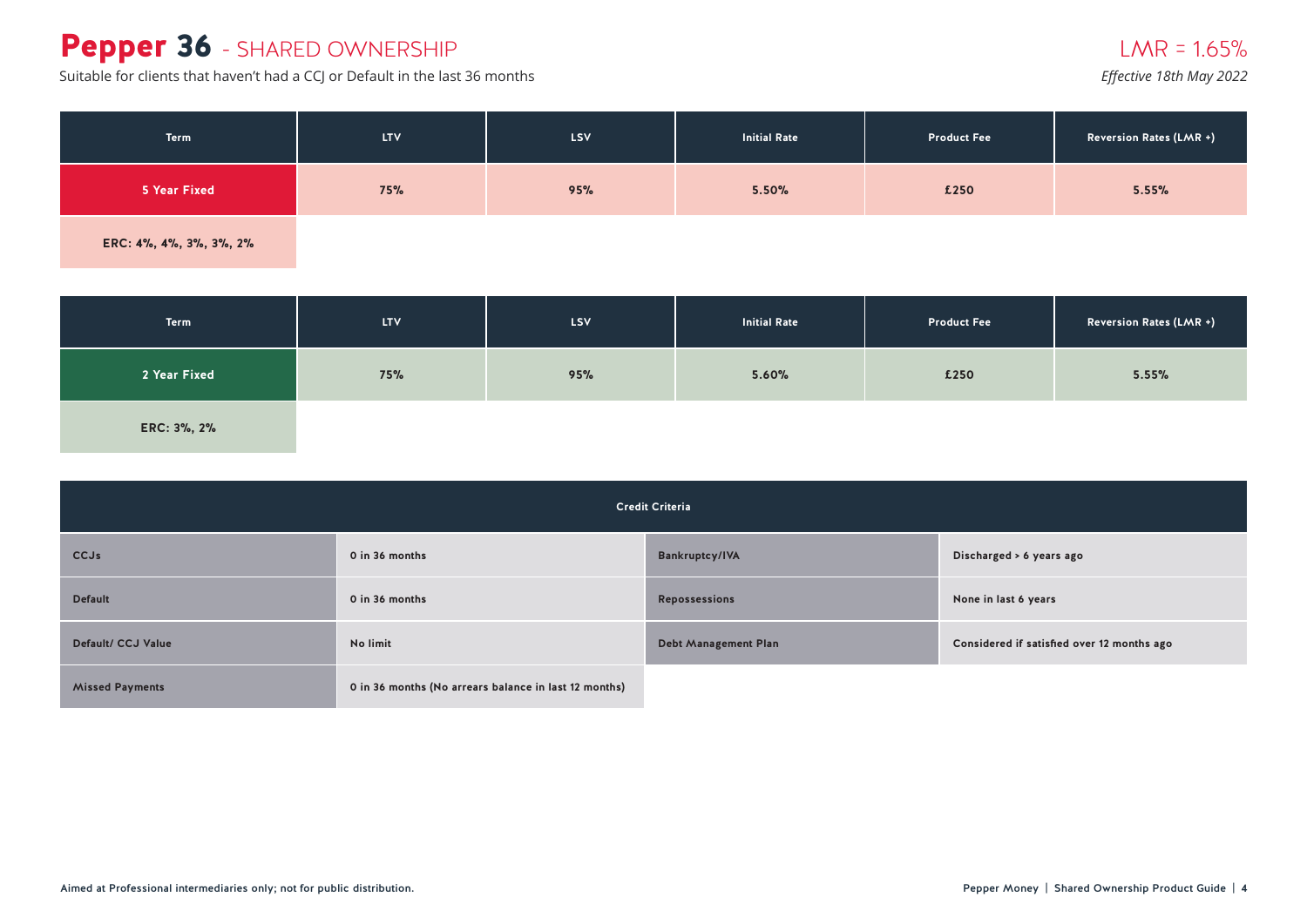## Pepper 24 - SHARED OWNERSHIP

Suitable for clients that haven't had a CCJ or Default in the last 24 months *Effective 18th May 2022* 

| Term                    | <b>LTV</b> | LSV | <b>Initial Rate</b> | <b>Product Fee</b> | <b>Reversion Rates (LMR +)</b> |
|-------------------------|------------|-----|---------------------|--------------------|--------------------------------|
| 5 Year Fixed            | 75%        | 95% | 5.80%               | £250               | 5.55%                          |
| ERC: 4%, 4%, 3%, 3%, 2% |            |     |                     |                    |                                |

| <b>Term</b>  | <b>LTV</b> | LSV <sub>.</sub> | <b>Initial Rate</b> | <b>Product Fee</b> | <b>Reversion Rates (LMR +)</b> |
|--------------|------------|------------------|---------------------|--------------------|--------------------------------|
| 2 Year Fixed | 75%        | 95%              | 5.90%               | £250               | 5.55%                          |
| ERC: 3%, 2%  |            |                  |                     |                    |                                |

| <b>Credit Criteria</b> |                                                       |                             |                                            |  |  |
|------------------------|-------------------------------------------------------|-----------------------------|--------------------------------------------|--|--|
| CCJs                   | 0 in 24 months                                        | <b>Bankruptcy/IVA</b>       | Discharged > 6 years ago                   |  |  |
| <b>Default</b>         | 0 in 24 months                                        | <b>Repossessions</b>        | None in last 6 years                       |  |  |
| Default/ CCJ Value     | No limit                                              | <b>Debt Management Plan</b> | Considered if satisfied over 12 months ago |  |  |
| <b>Missed Payments</b> | 0 in 24 months (No arrears balance in last 12 months) |                             |                                            |  |  |